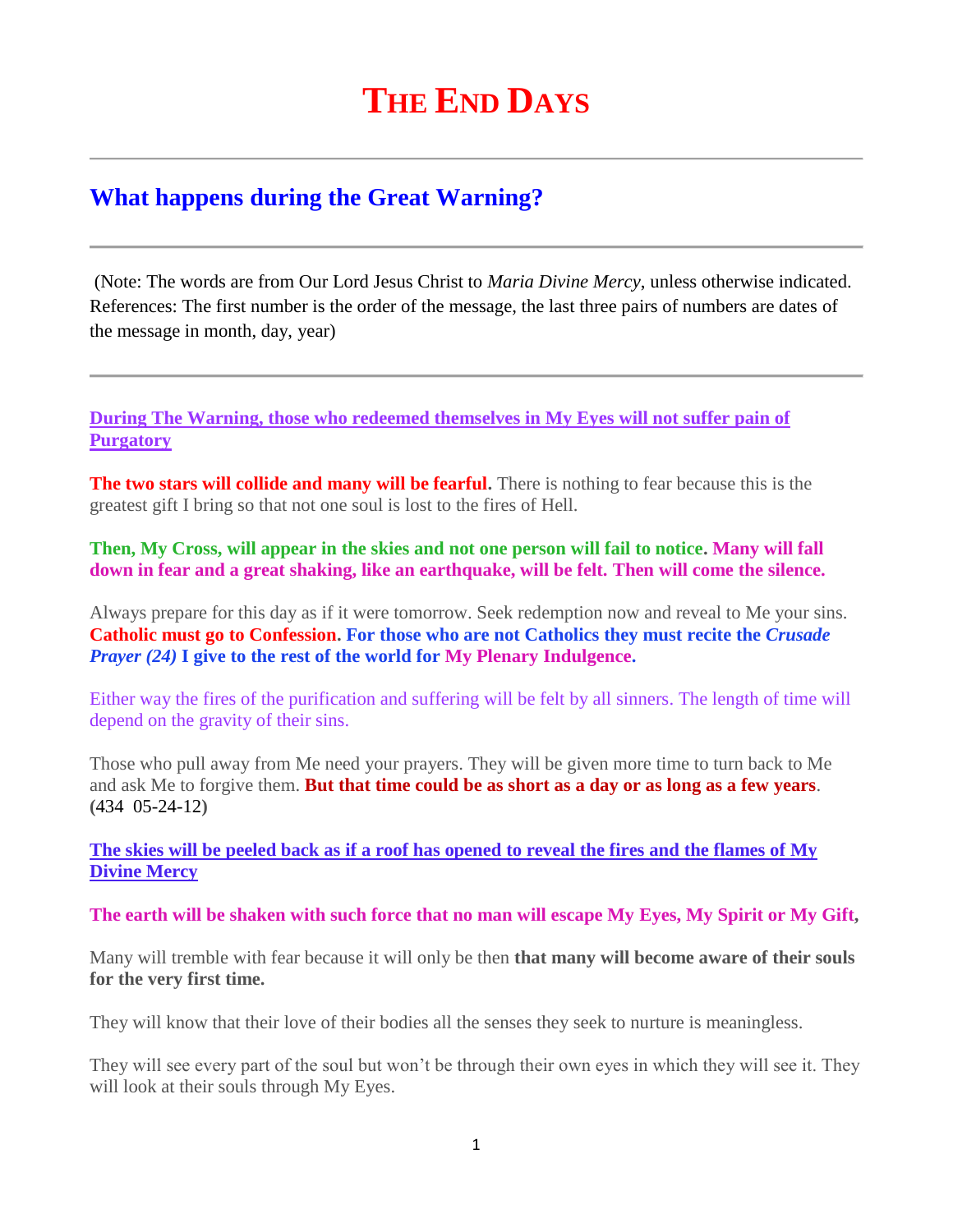# **They will feel ill and nauseous as I do when I see the ugliness of their wretched wrongdoings.**

They will see how rotten their behavior was towards others and the evil they did onto their fellow human beings, their brothers and sisters.

Then they will see their love of self, the vanity and love of false idols and will know how this offends Me.

For those whose sins are so black they will feel ill, in pain and will not be able to stand the horror what they have to see. They will need every strength to withstand the purification needed to enable them to survive and follow the path of the Truth.

#### **It is important to understand that The Warning is just that. I come to warn God's children that their sins can and will be forgiven**.

I come to show them what the Day of Judgment will be like. This will mean that those who ask for redemption at this stage will be saved.

Those who still reject Me will be given time to repent but not much. If they still forfeit My Hand of Mercy then I will have to withdraw.  $(457 \t 06-16-12)$ 

**[Every person alive in the world will see their souls and know, for the first time in many cases,](http://www.thewarningsecondcoming.com/every-person-alive-in-the-world-will-see-their-souls-and-know-for-the-first-time-in-many-cases-that-they-have-one/)  [that they have one.](http://www.thewarningsecondcoming.com/every-person-alive-in-the-world-will-see-their-souls-and-know-for-the-first-time-in-many-cases-that-they-have-one/)** (478 07-09-12)

# **[The Warning for many will be a frightening event, when it will seem like the world has come to](http://www.thewarningsecondcoming.com/the-warning-for-many-will-be-a-frightening-event-when-it-will-seem-like-the-world-has-come-to-an-end/)  [an end](http://www.thewarningsecondcoming.com/the-warning-for-many-will-be-a-frightening-event-when-it-will-seem-like-the-world-has-come-to-an-end/)**

Many will witness what will seem to be a catastrophic occurrence when **two comets will appear to collide and explode close to the earth's surface.**

**The flames of fire will seem as if a volcano has erupted in the skies and many will be fearful**. **The rays of red fire are the Rays of My Blood, the Rays of My Mercy,** given to all of you as a gift of such magnitude that no man will be able to comprehend what is happening.

Many will feel a fire burning through their bodies as if the heat of the sun is overpowering them. Inside they will feel a burning heat, until the sense of realization enables them to witness the spectacle of their souls.

**Many will feel the earth shake as if there is an earthquake.** The ground will shake, groan and many will fall down clutching whatever they can for shelter. Yet the ground will not open up and swallow them. For **this is not a physical earthquake but a supernatural one.**

Before this happens the weather patterns will erupt.

#### **My Cross will appear after the explosion in the skies.**

Many will weep bitter tears of remorse and sadness and will endure the pain of humiliation because of their sins. Others will scream and curse because they will not be able to withstand the illumination, a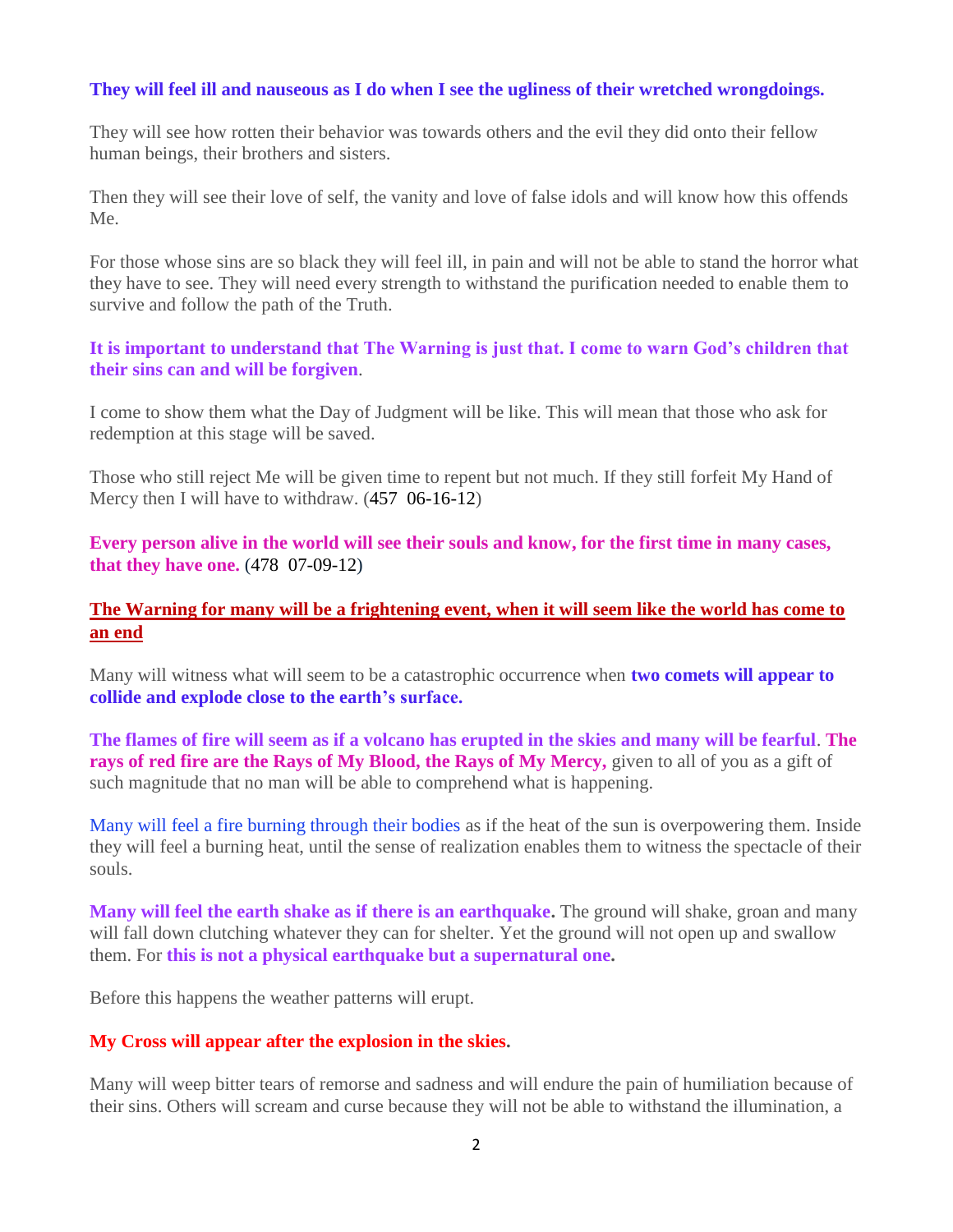divine sign, because of the darkness of their souls and they will resist the light of My Mercy. They will howl with the pain of the fires of Hell as My Sign of Mercy will show them the fate which awaits them, unless they repent and change their ways.

Those good souls who love Me will also suffer for many of them will be also be stained with sin but they will receive instant Absolution. They too, will be humbled, when their sin of pride is shown to them.

# **Many will stay indoors for some days afterwards and many will have to fend for themselves because of the lack of services. This is why you need to prepare.**

It will also be a period of suffering when souls will endure the pain of Purgatory as their purification takes place. In this way many will experience a revelation of the state of their souls and become humbled in a way in which they have never experienced before. So many people will accept what has happened and will know that they have been given a great Gift of My Graces and My Divine Mercy.

# **The conversion will be global and on a scale not witnessed since My Death on the Cross.**

# **Billions will turn to God because the Truth will become apparent.**

They will know exactly what will happen on the **Day of Judgment** and they will know how to save their souls because My Love will have enveloped them. They can become whole again of mind, body and soul.

#### **My Cross will be the proof of My manifestation of My Divine Mercy promised to mankind for so long. It will be seen in the skies all over the world.**

A calmness will descend throughout the earth as a result of this act of divine intervention given to God's children to awake them from their slumber.

But the fallen angels will attack all God's children through their dedicated army who will refuse My Cup of Salvation. So bitter, with hearts of stone and infested with the stain of Satan, they will fight those who love God. Their numbers will not be a match for those who follow the Truth, yet their hatred will inspire them to plot evil acts which will destroy this peace and calm.

This will orchestrate a plan to convince the world that this event was, indeed, a cosmic accident which they will say that scientists can prove. Many, sadly, will then believe this to be the case and many of God's children will fall back to the old sinful lives they once led.

The battle for souls will then commence and it will take some time for this to reach the final confrontation when My Second Coming will bring to an end the wickedness. (480 07-12-12)

#### **[Once The Warning takes place there will be much confusion](http://www.thewarningsecondcoming.com/once-the-warning-takes-place-there-will-be-much-confusion/)**

People, everywhere, will be humbled in a way which is out of character.

**Many will be too distressed to go back to their place of work immediately. People in powerful positions, in governments, will question their laws.**